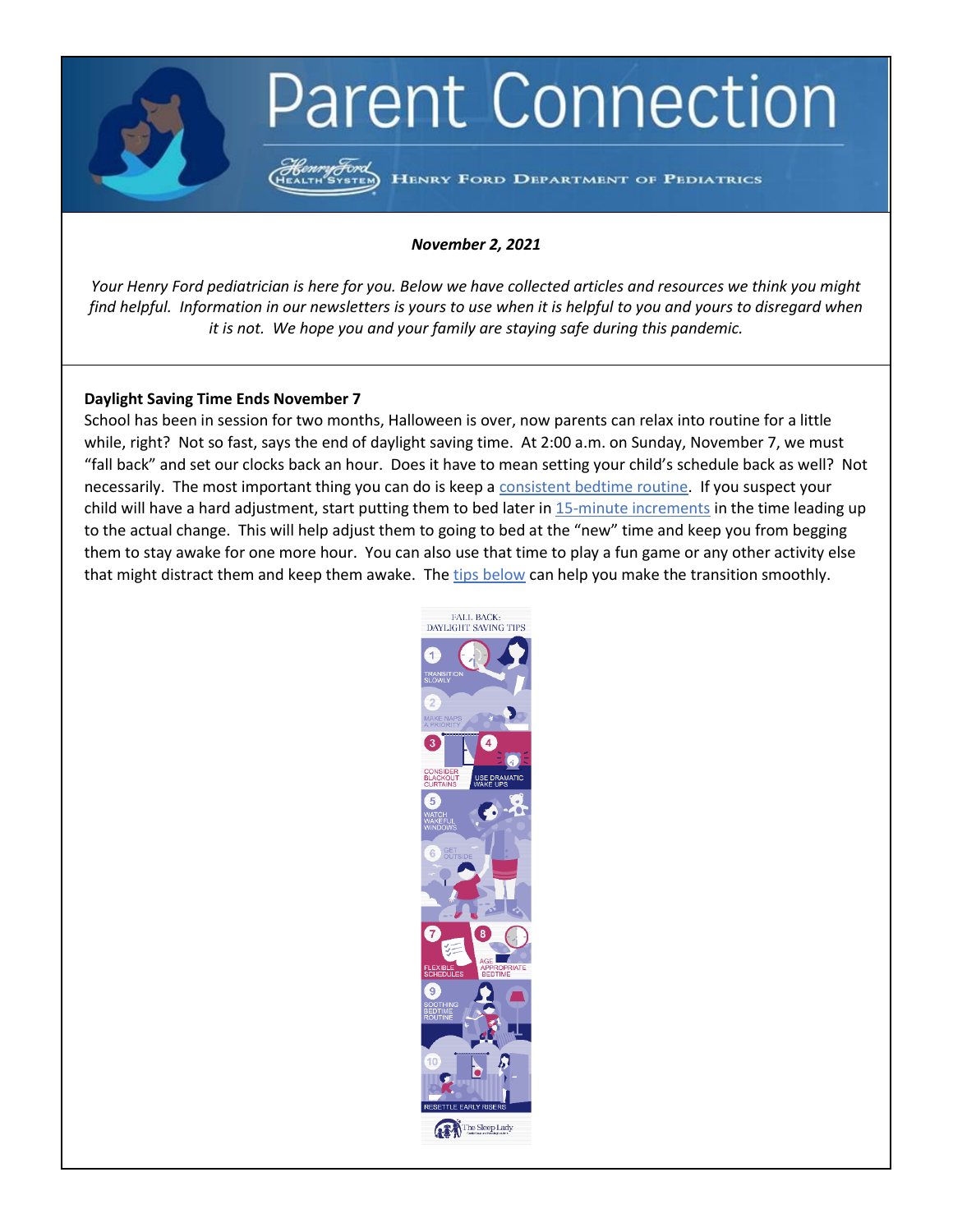#### **Kids and Media**

It is getting easier and easier to access media. So, how do you make sure your kids are watching things that are appropriate? [Parental controls](https://www.verywellfamily.com/parental-controls-2634209) are a good option, especially for younger children. [Common Sense](https://www.commonsensemedia.org/movie-reviews)  [Media](https://www.commonsensemedia.org/movie-reviews) reviews and rates movies, tv shows, and video games to help parents in deciding what is appropriate. Media ratings change over time, so [knowing current guidelines](https://www.healthychildren.org/English/family-life/Media/Pages/TV-Ratings-A-Guide-for-Parents.aspx) is helpful. Having a conversation [with children](https://thrivingparents.net/can-watch-teaching-child-appropriate-content-television/) about the types of media out there and what fits with your family values will help them make their own decisions. A good way to start that conversation is to watch programs together and talk about what you see. Limiting access, especially with [very popular shows](https://www.scarymommy.com/age-appropriate-squid-game/?utm_source=FB) can be hard. Remember to stay consistent. Reading a plot summary together may help kids who feel left out because, "all of their friends" are watching something. It will also give you a chance to discuss what parts of the show are not appropriate for your child or family.

#### **Picky Eaters**

Making a whole dinner and then having your child refuse to eat it can be very frustrating. Having a picky [eater](https://www.cdc.gov/nutrition/infantandtoddlernutrition/foods-and-drinks/picky-eaters.html) develop during the toddler years can be very normal. A child's appetite and food preferences are often changing. They are beginning to decide what foods they like and don't like. While difficult, there are [ways to](https://www.healthychildren.org/English/ages-stages/toddler/nutrition/Pages/Picky-Eaters.aspx)  [help](https://www.healthychildren.org/English/ages-stages/toddler/nutrition/Pages/Picky-Eaters.aspx) make handling a picky eater a little easier. One thing you can do is to keep trying. A child might not like a food on the first try. Introducing it to them on multiple occasions can help them to learn to like that food. [Making food time fun](https://supersimple.com/article/making-meal-time-fun-appealing/) can also help. Turn food into a game or put it on a fun plate or container. Also, when you are exposing your child to a new food, start with a very small portion. Large portions of new food can be very overwhelming. Click the graphic below for more tips.

# **EASY WAYS TO MAKE FOOD FUN FOR PICKY EATERS**



# **LGBTQ History Month**

October was [LGBTQ history month.](https://lgbthistorymonth.com/background) Since LGBTQ history is American history, learning about the LGBTQ community should also be done throughout the year. [Learning about this community](https://www.usatoday.com/story/news/education/2021/03/06/lgbtq-history-equality-education-act-teachers/6648601002/) can help us make our spaces more inclusive. It can also help us to teach children respect, empathy, and to create a safe space for those around us. There are many ways we can teach LGBTQ history. The first step is to educate ourselves. Researching some of these [important moments in LGBTQ history](https://www.teenvogue.com/story/lgbt-equality-key-moments-timeline) can help us have better conversations with the children in our lives. Incorporating more LGBTQ characters or stories can also help to learn and make our spaces more inclusive. This [list of books](https://welcomingschools.org/resources/childrens-books-lgbtq-inclusive) with LGBTQ characters and story lines can be a great way for children to learn. [Using LGBTQ friendly language](https://www.glaad.org/sites/default/files/allys-guide-to-terminology_1.pdf) in our everyday conversations, can also help us learn and be an ally for this community.